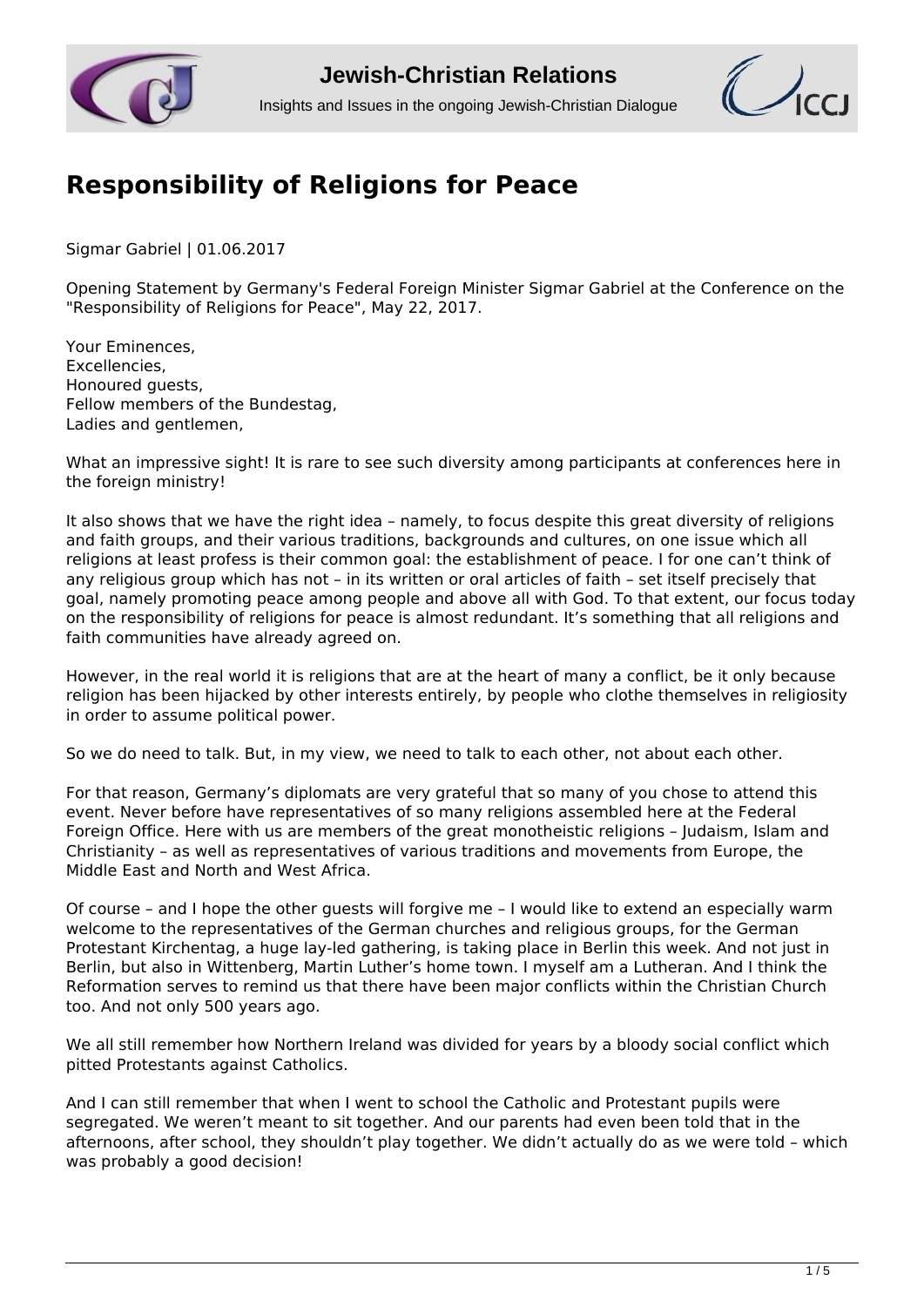This all goes to show that 500 years after Luther and the Reformation we have arrived at a point where we can reach out to other religions, and can of course embrace ecumenical activities in our own country. However, this anniversary also reminds us that conflicts of interest supposedly based on religion or pursued in the name of religion are not a trait peculiar to other parts of the world. Such religious strife is also part of our history.

Germany is glad that the religions are now at peace in our country. We are a country in which the state maintains neutrality on matters of religion. But it is not secular. Religion has its place in our country.

And we are glad to see the return of some of the religious life lost during the campaign of terror and extermination waged by the Nazis against Jewish citizens. We are very glad that Jewish communities have re-established themselves in our country, because it is by no means self-evident that they should.

It is precisely when I think of our own past that the title of this event, the "Responsibility of Religions for Peace", makes me prick up my ears. For nowadays we don't often hear the words peace and religion in the same sentence. It is unfortunately far more common to hear religion spoken of in connection with conflict or even war.

At first glance, this would seem to be justified.

– The ancient city of Palmyra lies in ruins because so-called Islamic State wishes to eradicate Syrians' memory of a millennia-old cultural identity – basing its actions on what I at least consider to be a perverse interpretation of Islam.

– The conflict in the Central African Republic is escalating again, in part because the antagonism between Muslim and Christian militias has not yet been resolved.

– In some Asian countries religious intolerance is on the rise and at times erupts into violence. For example in Myanmar, where the Rohingya Muslim minority is being persecuted.

– Even in Europe we are confronted by assassins who carry out horrific attacks in the name of religion.

– And then there is the anti-Islamic, or anti-Muslim, violence in our countries, which threatens members of those religions.

And so here, too, we sometimes see how the old demons, most of which have little to do with religion, try to utilise religion in order to promote territorial or political interests. Thus, if truth be told, peace does not reign unchallenged here either.

The question of religious radicalisation is now very much on our radar, having played a key role in recent attacks. It is not, however, a new phenomenon.

The German Protestant Kirchentag starts the day after tomorrow in Berlin and Wittenberg. This year its focus is on the 500 years since the Reformation, on the renewal of the Church, but also on schism and violence. For a cruel war raged in Europe from 1618 to 1648, ignited and kept smouldering for religious and other motives. And as I said, there are examples enough in our recent past, too.

I'm saying this to make it clear what histories, what narratives are prone to fix themselves in our minds. For it is clear that religion polarises and is made responsible for backwardness and fanaticism, for violence and even for terrorism.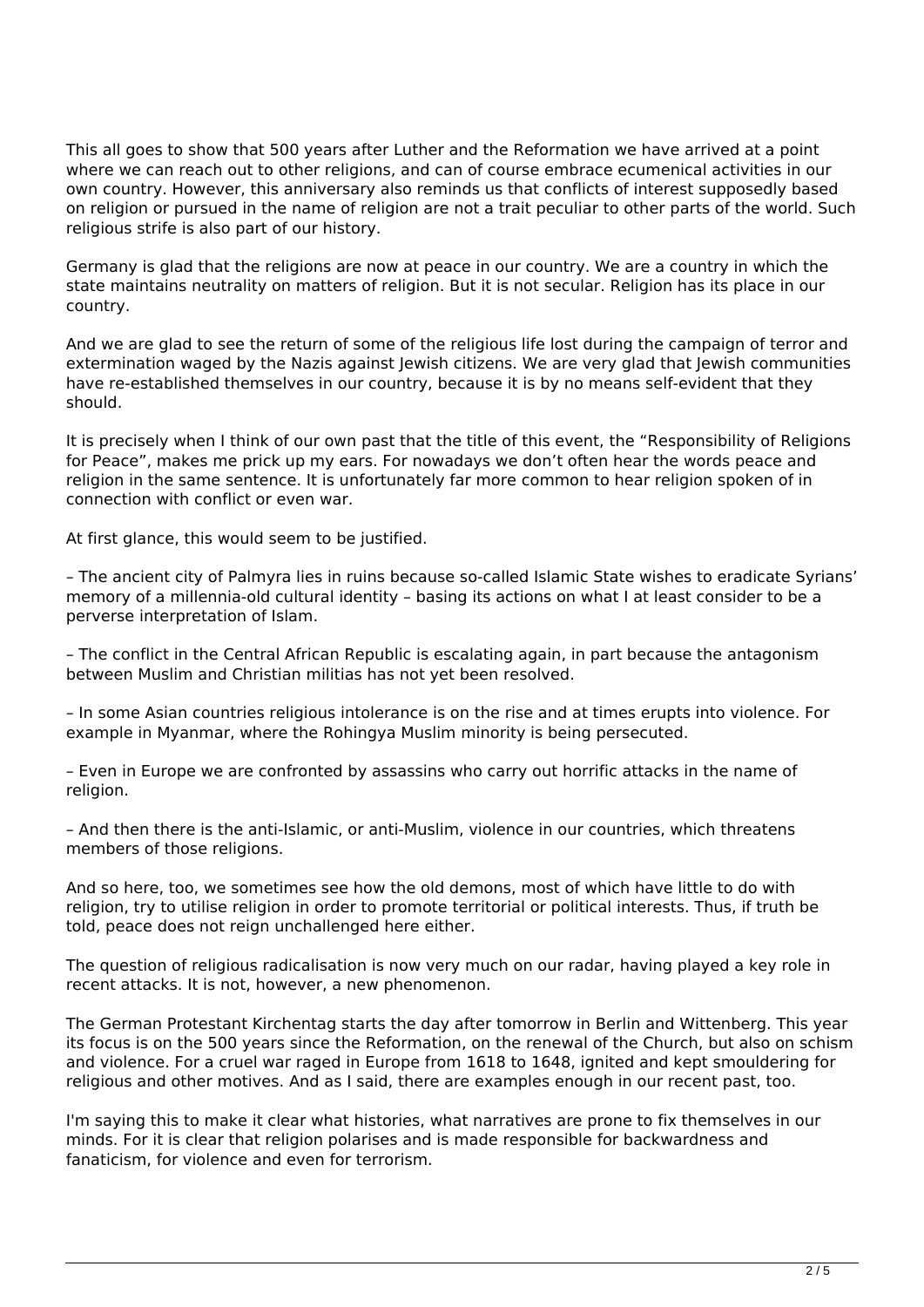In reality, things are of course far more complex. Economic, social and political motives are often combined with religious identities to produce an explosive admixture. Religion is often exploited to mobilise groups against outsiders.

But it is true that religion polarises. Not everyone wants religion to have a greater role.

I don't think that we have to decide here and now whether religions have a propensity to foster extremism, or are ambivalent in their effects, or have rather been hijacked when things that horrify us are done in their name.

However I do think that religious stakeholders are also political players in their societies. Anyone who is active in a religious context in a given country is also part of that society and its political life. They too are caught up in worldly affairs, they too can be enmeshed in guilt and error.

People who merely promote the stereotype that religion always makes conflicts worse are, in my opinion, making a big mistake. They block out the complexity and the ambivalent effects of religion. It is important to discover what role religious motives have had or may still play in a conflict. However, I firmly believe that we must not stop there.

We have invited you all here today because we want to look closely at the peacemaking potential of religions and at their responsibility for peace in society.

We want to raise other questions that might help us take a new and fresh look at the topic. I think it's worth looking at the constructive potential of religion and not just its apparently destructive potential which is currently foremost in our minds. We should not only ask what religions could do to foster the peaceful coexistence of societies, but also what responsibility they bear for actually doing it!

This is not a theoretical issue. Rather, it seems to me that this is a subject we must address as diplomats of a country such as Germany, whose history is closely entwined with faith and religion, whose Basic Law stipulates that it is tolerant of and open towards all religions, but which ultimately retains state neutrality in questions of religion, according freedom to all religions in our country.

At the same time, this means that no religion is above the law in Germany. No religion is above the constitution. All religions must operate within the framework provided by the constitution. We politicians also have a a big role in explaining to everyone that freedom of religion and respect for the constitution and other laws are inseparably linked. And that this is true even as concerns those aspects of our constitution which vex some religions, such as gender equality and protections for homosexuals. These are things that have evolved in our country. They didn't come out of nowhere. They have become part of our constitution.

At the same time, we have to explain to our populace that the words of our former President Wulff, "Islam is a part of Germany" were not just expressing a theory, but reflect our daily life – all you have to do is to walk out into the street. We have to explain that Muslims are citizens of our country with equal rights, at least that's how we see it. Explaining to people that Islam is part of Germany is a task that we politicians have not yet managed to complete.

Perhaps it is important precisely for this reason that we, in a country where ever fewer people seem to have faith in God, should concern ourselves with the question of what impact religion has as a factor in international relations. For in fact religion is gaining significance worldwide. 80% of the world population belongs to one religion or another. In contrast to what some people think, religion is not disappearing from the modern world.

I think we must face up to this reality. We must recognise something that we here in Europe have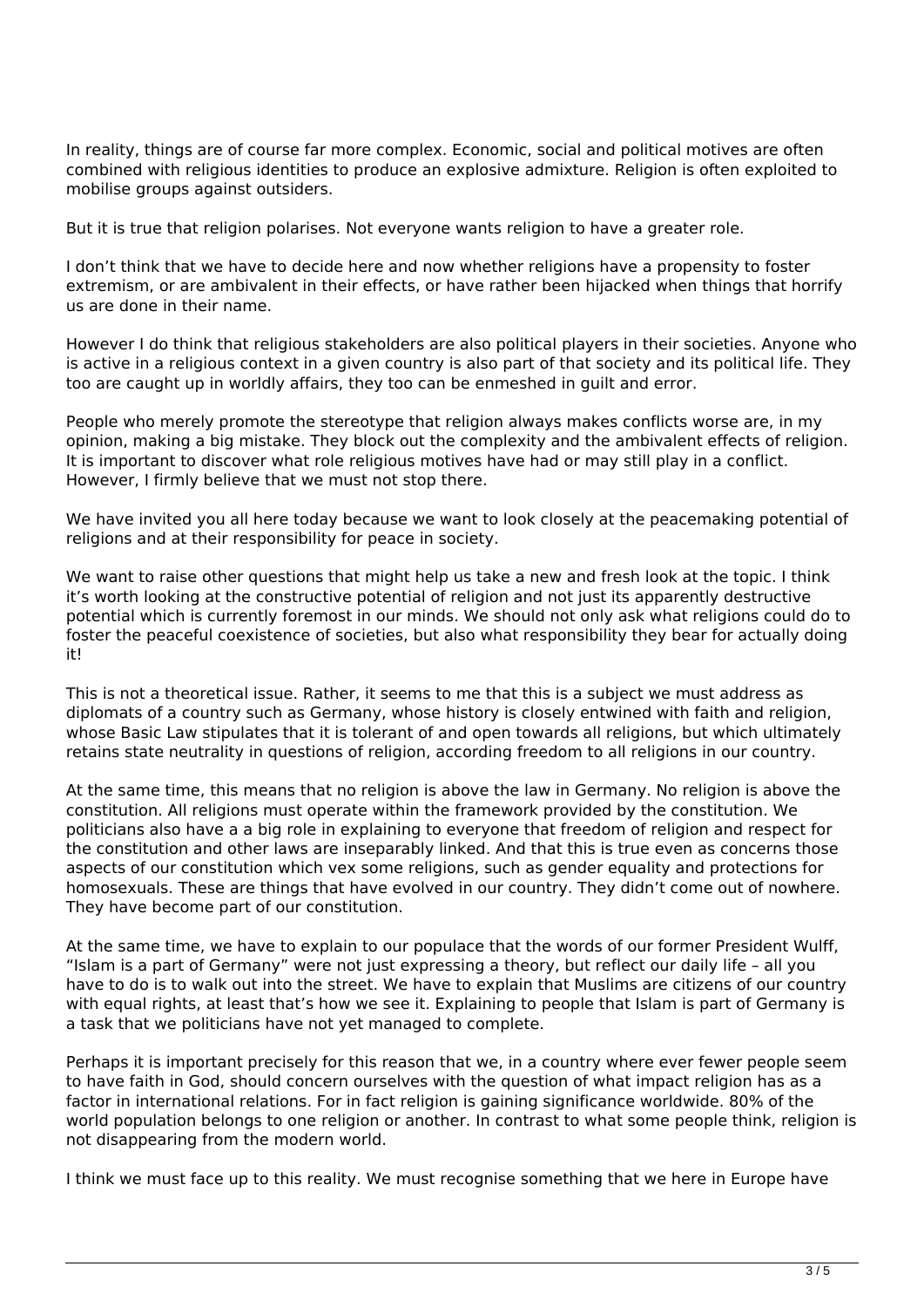perhaps forgotten or wilfully ignored: religion and faith are not only questions of personal identity – they also often define the realities within a society. And naturally these questions of identity and religiosity pay no heed to national borders, especially those drawn sometime in the past century with little regard for local and regional contexts.

We want to do justice to this complexity with our German foreign policy. We want to try, with you, to work out how we can unlock the power of religion wherever societies threaten to drift apart or, worse, where social conflicts flare into violence and civil war. For it is my impression that in such situations societies need a great deal of strength, a great deal of courage and a great deal of optimism in order to escape this spiral of escalating violence.

Religions can be a key motor and guide in this endeavour. Above all, they can provide optimism, for they have a profound understanding of guilt, forgiveness and reconciliation. Religious actors can experience failure and futility without sinking into despair. They can stand up for fairness and justice in their societies, where others see only friends or foes. They take a long-term view – something that is needed to foster peace.

This makes me think of the vicar general of the Syrian Catholic Church in Baghdad, whom I met recently. What a place! It probably had more walls and barbed wire than anywhere else in the world. But between these walls, in a small church, I met a visionary blessed with incorrigible optimism. In the midst of the chaos he maintained good relations with all religious groups, notwithstanding the many conflicts that existed. I was impressed.

If religious representatives, some of whom have experienced such horrors, look to the future with courage and trust in God in the truest sense of the word, that should give us courage here, too.

It also illustrates something else. Like him, many other religious leaders have a responsibility simply because their words and actions carry great weight in their communities. Because of this, religious leaders have a special responsibility not to contribute to radicalisation, division or conflict. I think that it is first and foremost this responsibility that we must address together.

Don't get me wrong. It is still states who bear the responsibility to act peaceably in their international relations and to adhere to human rights obligations vis-à-vis their citizens at home.

When I say that religions should - and can - also assume responsibility, I am not advocating the wholesale removal of the Westphalian order and abdicating responsibility to the religions. What I am advocating is harnessing the strength, knowledge, resilience and long-term vision of religions for practical work to promote peace. Who better to do such work than those whose scriptures and faiths place such importance on peace?

The Federal Foreign Office is already working along those lines.

For example, even today, we support the Community of Sant'Egidio's peace dialogue in Mozambique and the Central African Republic. Religious groups there have good access, which enables them to identify and negotiate concrete solutions to end the violence.

We also work with Dar El Fatwa and the Berghof Foundation and support a dialogue among Sunnis on preventing radicalisation in Lebanon – this is preventative action of a most concrete kind.

We work with the Centre for Humanitarian Dialogue in Nigeria, where we are endeavouring to mediate between Christian and Muslim groups.

Those are the kind of options we need to explore yet further. We can do that best with you. You are the real experts.